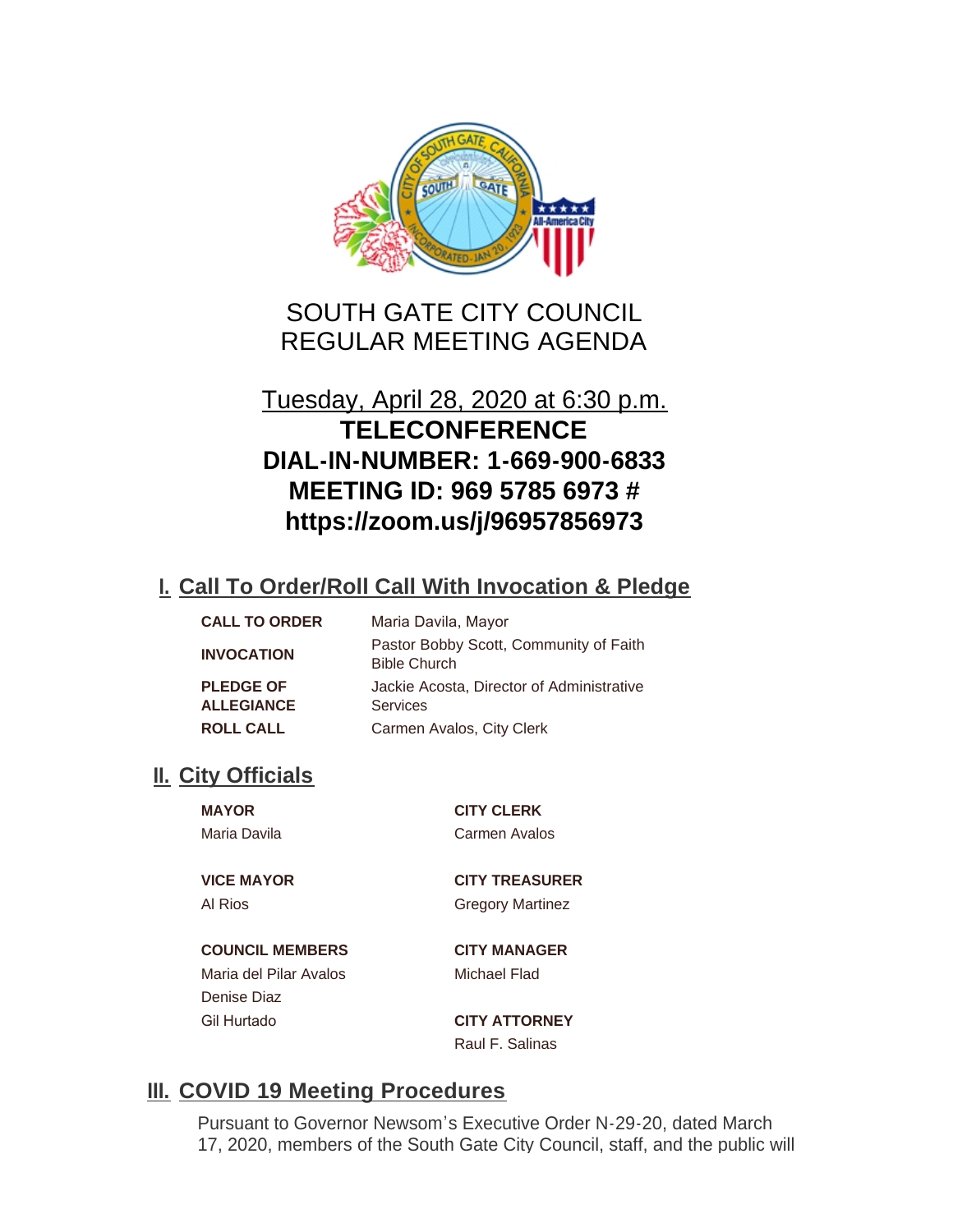17, 2020, members of the South Gate City Council, staff, and the public will participate in the April 28, 2020 meeting via a teleconference. To avoid exposure to COVID-19 this meeting will be held with City Council Members participating via teleconference by calling Dial-in-Number: 1- 669-900-6833 and Meeting ID: 969 5785 6973 # and http://zoom.us/j/96957856973

Additionally, you may submit your comments electronically by emailing the City Clerk at cavalos@sogate.org.

#### **Procedure for Participation:**

Any person wanting to participate may request to "speak" on an agenda item. Once acknowledged and authorized by the Mayor the person may speak. Alternatively, any person may submit comments on an item electronically by emailing cavalos@sogate.org. Submissions by email must be received 30 minutes prior to the posted start time of the meeting if emailing subject.

Subject line should read: **COMMENTS FOR ITEM \_\_\_\_\_, MEETING OF APRIL 28, 2020**.

**Accessibility:** Reasonable accommodations for individuals with disabilities will be handled on a case-by-case basis and in accordance with the Americans with Disabilities Act and Governor Newsom's Executive Order N-29-20. Please call the Office of the City Clerk at 323.563.9510.

### **Meeting Compensation Disclosure IV.**

Pursuant to Government Code Section 54952.3: Disclosure of compensation for meeting attendance by City Council Members is \$650 monthly regardless of the amount of meetings.

### **Proclamations, Certificates, Introductions And V. Ceremonial Actions**

**1.** 

The City Council will issue a Proclamation declaring the week of April 12-18, 2020, as National Public Safety Telecommunicators' Week. (PD)

Documents:

[ITEM 1 REPORT 04282020.PDF](http://cityofsouthgate.org/AgendaCenter/ViewFile/Item/8839?fileID=24052)

**2.** 

Mayor Maria Davila will appoint a City Council Member to serve as the City Council Auditor to review and verify the validity and accuracy of all warrants. (ADMIN)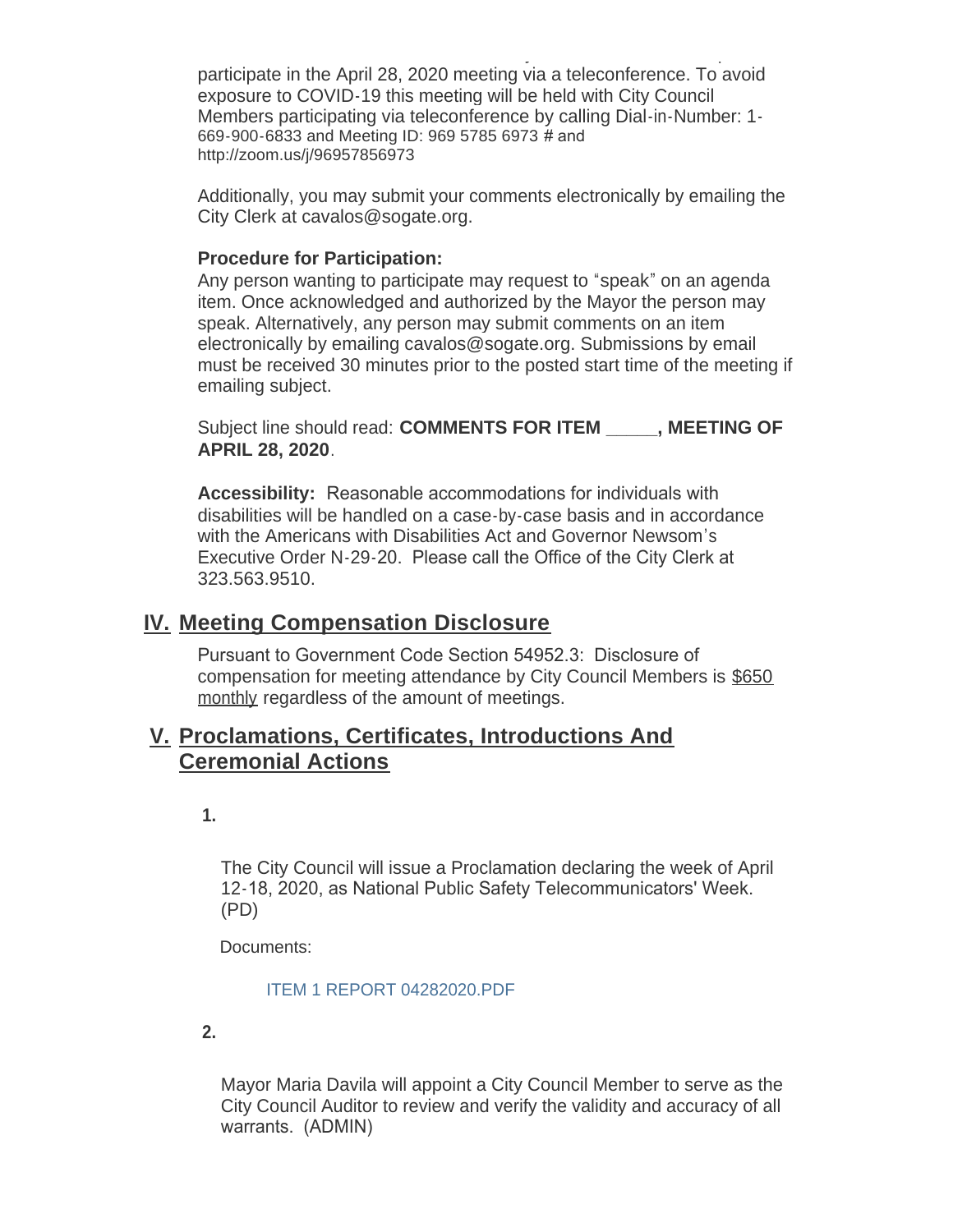Documents:

[ITEM 2 REPORT 04282020.PDF](http://cityofsouthgate.org/AgendaCenter/ViewFile/Item/8849?fileID=24016)

## **Public Hearings VI.**

**3.**

The City Council will consider: (CD)

A. Opening the public hearing and adopting the proposed Resolution approving Substantial Amendment No. 1 to the FY 2019/20 Annual Action Plan;

B. Authorizing an amendment of \$874,841 in CDBG-CV to the FY 2019/20 Annual Action Plan;

C. Increasing the FY 2019/20 revenue projection in Account Number 243-4692 (CDBG-CV Funds) by \$874,841;

D. Authorizing the reprogramming of FY 2019/20 CDBG (Code Enforcement) funds in the amount of \$375,000;

E. Adopting the proposed Resolution approving a Small Business Job Retention Program;

F. Appropriating \$200,000 to Account Number 243-607-43-6664 for the Small Business Job Retention Program;

G. Appropriating \$175,000 to Account Number 243-607-43-6645 for the Workforce Development Program;

H. Appropriating \$124,968 to Account Number 243-607-43-6101 for CDBG-CV Admin;

I. Appropriating \$286,200 to Account Number 243-607-43-6660 for the Senior Food Distribution Program;

J. Appropriating \$62,500 to Account Number 243-607-43-6662 for COVID-19 Assessment and Testing;

K. Appropriating \$45,000 to Account Number 243-607-43-6634 fur the Homeless Services Program;

L. Appropriating \$45,000 to Account Number 243-607-43-6656 for the Homeless Prevention and Counseling Services Program;

M. Appropriating \$20,000 to Account Number 243-607-43-6622 for the Family Violence Prevention and Education Program; and

N. Authorizing the City Manager or his designee to enter into agreements with eligible sub- recipients, make all conforming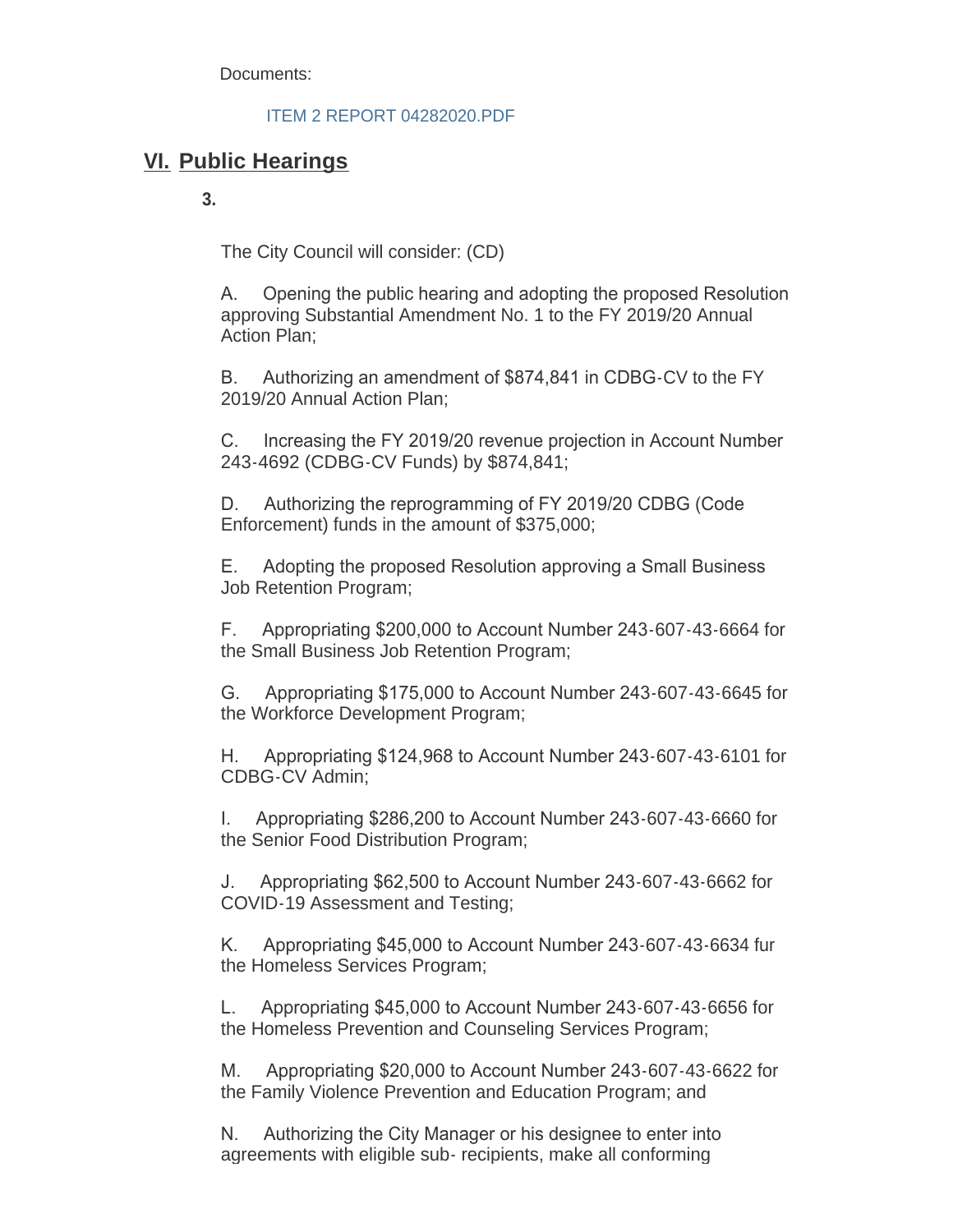agreements with eligible sub- recipients, make all conforming modifications and edits, submit Substantial Amendment No. 1 to the FY 2019/20 Annual Action Plan to HUD; and execute all ancillary documents required by HUD.

Documents:

#### [ITEM 3 REPORT 04282020.PDF](http://cityofsouthgate.org/AgendaCenter/ViewFile/Item/8853?fileID=24020)

**4.**

The City Council will conduct a public hearing to consider: (CD)

a. The recommended Citizen's Advisory Committee's list of proposed projects and allocations for Community Development Block Grant funds for fiscal year 2020/21; and

b. Determining the amounts to be appropriated per project from the estimated \$1,400,000 Community Development Block Grant funding for fiscal year 2020/21.

Documents:

#### [ITEM 4 REPORT 04282020.PDF](http://cityofsouthgate.org/AgendaCenter/ViewFile/Item/8850?fileID=24017)

**5.** 

The City Council will conduct a Public Hearing to consider: (PD)

a. Authorizing utilization of 2020 U.S. Department of Justice-Bureau of Justice Assistance Coronavirus Emergency Supplemental Funding grant funds, in the amount of \$143,013, for the purchase of equipment and facility renovations for the Police Department;

b. Increasing the Fiscal Year 2019/20 revenue projection in account 231-4630 (Police Grant DOJ-BJA Coronavirus ESF) by \$143,013; and

c. Amending the Fiscal Year 2019/20 Police Grants Fund budget by appropriating \$3,396 to account number 231-561-21-6202, \$6,925 to account number 231-561-21-6208, \$22,842 to account number 231- 561-21-9006, and \$109,850 to account number 231-561-21-9100.

Documents:

#### [ITEM 5 REPORT 04282020.PDF](http://cityofsouthgate.org/AgendaCenter/ViewFile/Item/8840?fileID=24006)

**6.** 

The City Council will open the public hearing regarding the proposed Americans with Disabilities Act Self Evaluation and Transition Plan, City Project No. 538-ARC, and will continue said public hearing to the regularly scheduled City Council Meeting of May 26, 2020. (PW)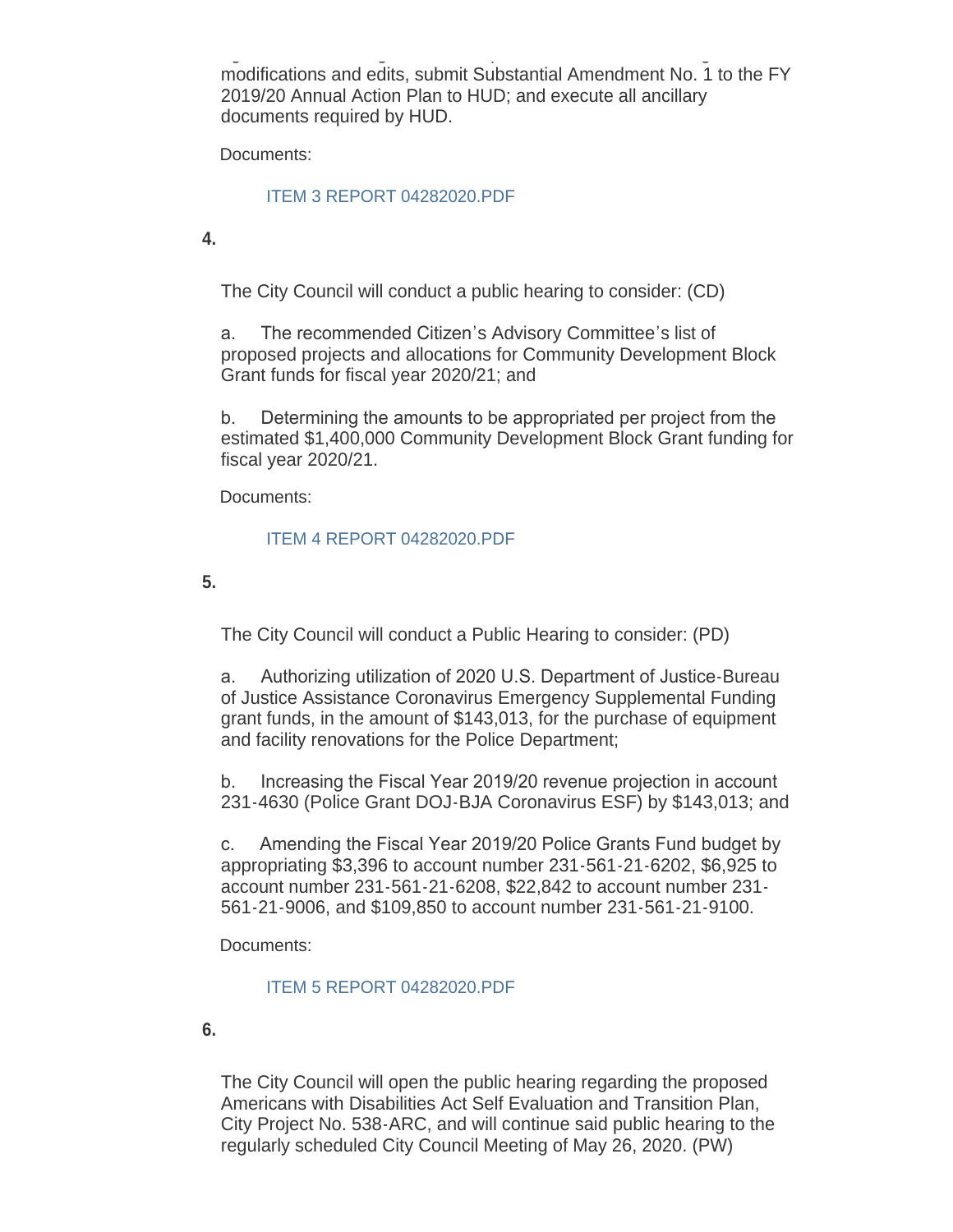Documents:

#### [ITEM 6 REPORT 04282020.PDF](http://cityofsouthgate.org/AgendaCenter/ViewFile/Item/8841?fileID=24007)

### **<u>VII. Comments From The Audience</u>**

During this time, members of the public and staff may address the City Council regarding any items within the subject matter jurisdiction of the City Council. Comments from the audience will be limited to five (5) minutes per speaker; unless authorized by the Mayor, the time limit may not be extended by utilizing another member's time. There will be no debate or action on items not listed on the agenda unless authorized by law.

Note: The City Council desires to provide all members of the public with the opportunity to address the Council. Nevertheless, obscene language, comments intended to disrupt or interfere with the progress of the meeting or slanderous comments will not be tolerated and may result in ejection and/or may constitute a violation of South Gate Municipal Code Section 1.04.110.

### **Reports And Comments From City Officials VIII.**

During this time, members of the City Council will report on matters pertaining to their service on various intergovenmental boards and commissions as a representative of the City pursuant to Assembly Bill 1234. City Council Members will also have an opportunity to comment on matters not on the agenda.

Following the City Council Members, reports and comments will be heard by the City Clerk, City Treasurer, City Manager and Department Heads.

### **IX. Consent Calendar Items**

Agenda Items **7, 8, 9, 10, 11, 12, 13, 14, 15 and 16** are consent Calendar Items. All items including Ordinances, Resolutions and Contracts, may be approved by adoption of the Consent Calendar, individually and collectively by one (1) motion. There will be no separate discussion of these items unless Members of the City Council, the public, or staff request that specific items be removed from the Consent Calendar for separate discussion and action.

Any Motion to introduce or adopt an Ordinance on the Consent Calendar shall be: (1) a motion to waive the reading of the Ordinance and introduce the Ordinance or (2) a motion to waive the reading of the Ordinance and adopt the Ordinance, as appropriate.

**7.** 

The City Council will consider: (PW)

a. Adopting a **Resolution** \_\_\_\_\_\_\_\_\_ preliminarily approving the Engineer's Report required for the proceedings of the Fiscal Year 2020/21 Annual Levy of Assessments within the Street Lighting and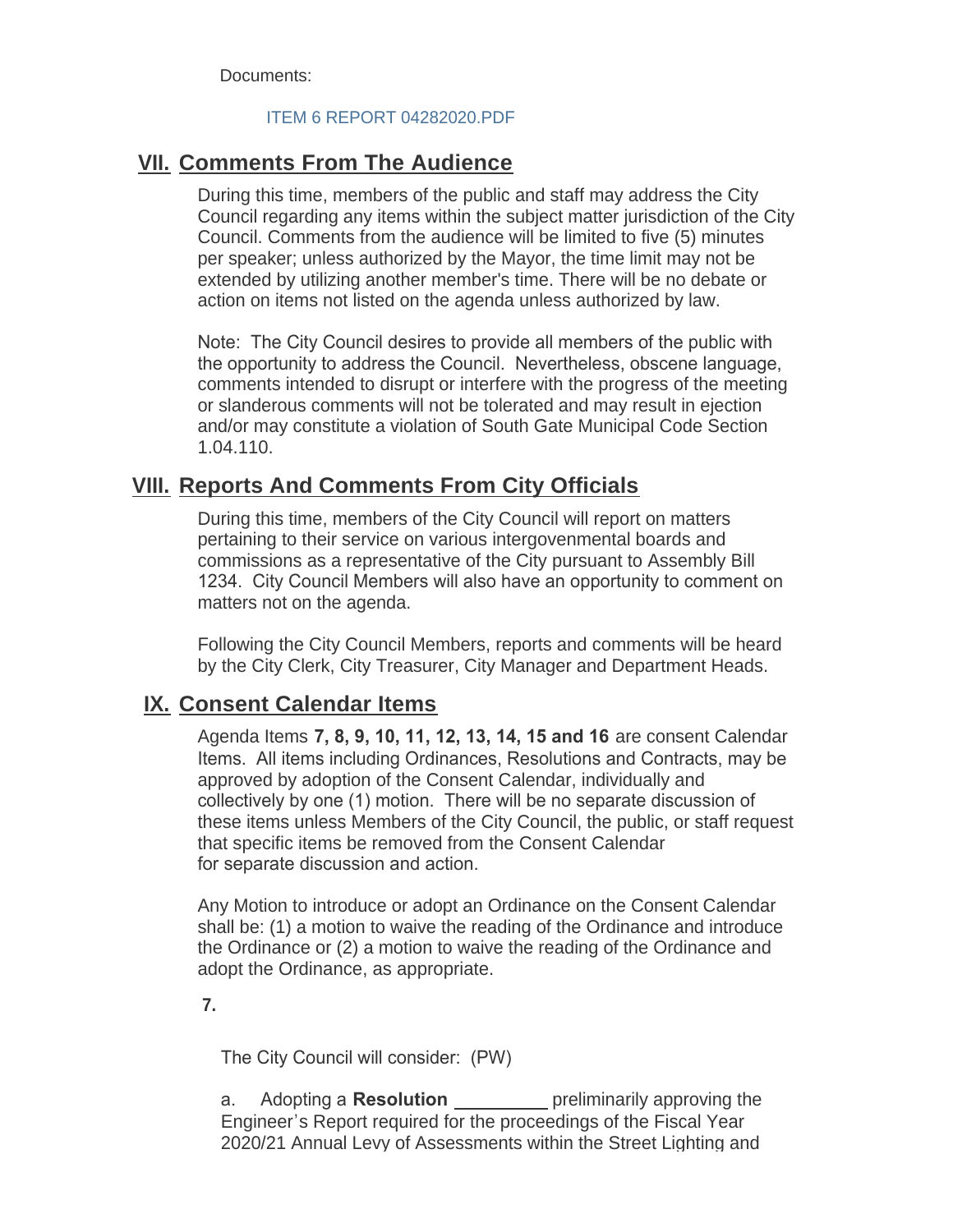2020/21 Annual Levy of Assessments within the Street Lighting and Landscape Maintenance District No.1; and

b. Adopting a **Resolution** declaring the City's intention to levy and collect assessments under the Fiscal Year 2020/21 annual levy and collection of assessments within the Street Lighting and Landscape Maintenance District No. 1, and setting a Public Hearing for May 26, 2020.

Documents:

#### [ITEM 7 REPORT 04282020.PDF](http://cityofsouthgate.org/AgendaCenter/ViewFile/Item/8842?fileID=24008)

**8.** 

The City Council will consider adopting a **Resolution**  adopting the Local Streets and Roads Funding Program Project List for Fiscal Year 2020/21 to program \$1,800,000 in Senate Bill 1 funds to the Citywide Sidewalk Improvements Project Phase VII, City Project No. 659-ST; the Alameda Street Complete Streets, City Project No. 660- ST; and the Citywide Residential Resurfacing Project Phase II, City Project No. 661-ST, in compliance with Senate Bill 1 requirements. (PW)

Documents:

#### [ITEM 8 REPORT 04282020.PDF](http://cityofsouthgate.org/AgendaCenter/ViewFile/Item/8843?fileID=24009)

#### **9.**

The City Council will consider ratifying approval of **Amendment No. 2** to **Contract No. 3068** with Harris & Associates to fund additional engineering design services to add receptacles and to up light trees on Garfield Avenue, under the Garfield Avenue and Imperial Highway Street Improvements, City Project No. 413-ST, Federal Project No. STPL-5257(030), in an amount not to exceed \$12,034. (PW)

Documents:

#### [ITEM 9 REPORT 04282020.PDF](http://cityofsouthgate.org/AgendaCenter/ViewFile/Item/8848?fileID=24015)

**10.**

The City Council will consider: (PW)

a. Approving an Easement Agreement Including Soundwall Maintenance Obligations (Easement Agreement) with AVMGH Six - Thunderbird Villa Limited Partnership for the construction of the I-710 Corridor Soundwall Project, City Project No. 547-ST, in the amount of \$121,000; and

b. Authorizing the Mayor to execute the Easement Agreement in a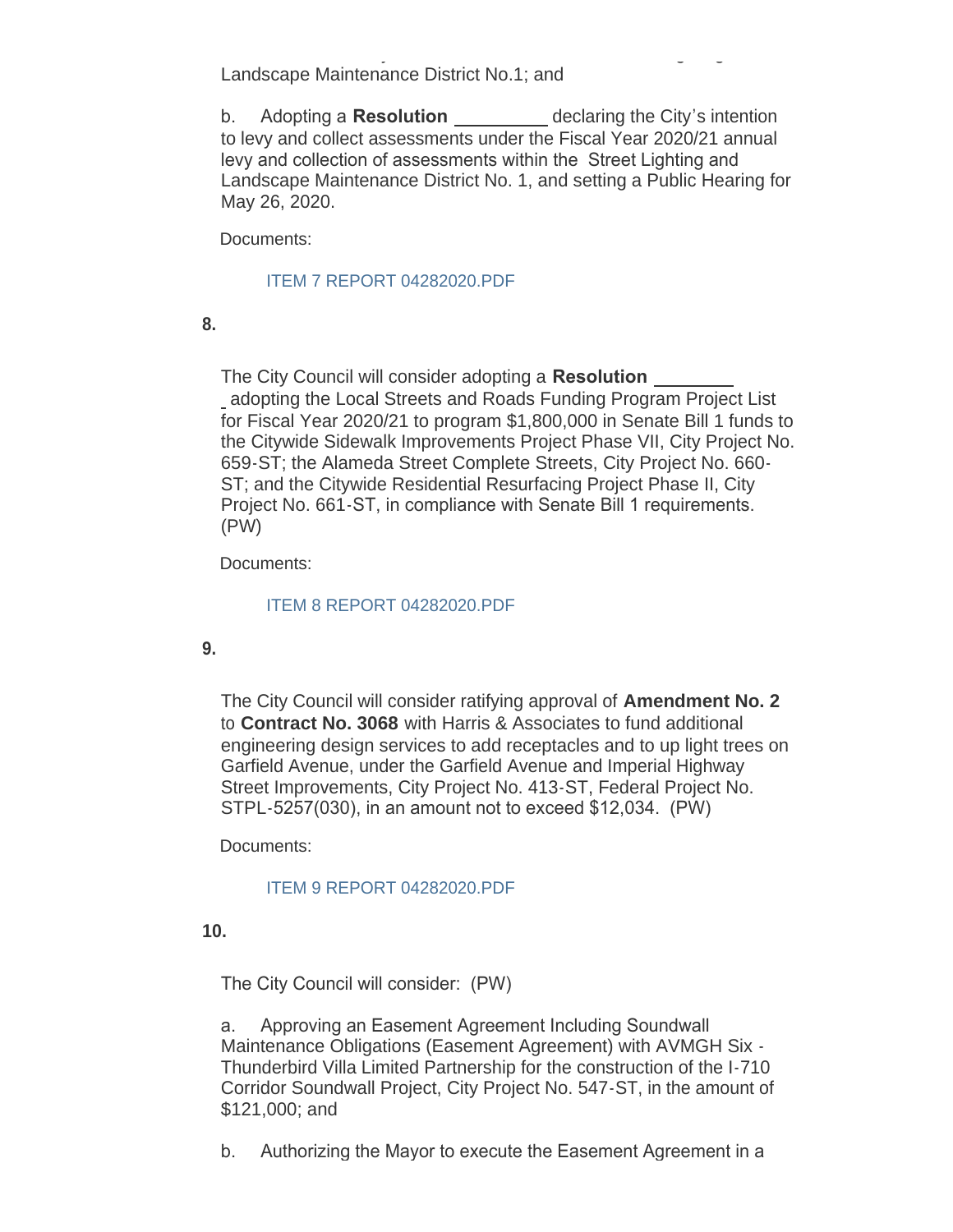b. Authorizing the Mayor to execute the Easement Agreement in a form acceptable to the City Attorney.

Documents:

#### [ITEM 10 REPORT 04282020.PDF](http://cityofsouthgate.org/AgendaCenter/ViewFile/Item/8851?fileID=24018)

**11.**

The City Council will consider: (PW)

a. Approving **Amendment No. 4** to **Contract No. 3368** with Biggs Cardosa & Associates, Inc., for additional construction management services necessary to close-out the Firestone Boulevard Regional Corridor Capacity Enhancements Project, in an amount not to exceed \$54,093; and

b. Authorizing the Mayor to execute Amendment No. 4 in a form acceptable to the City Attorney.

Documents:

#### [ITEM 11 REPORT 04282020.PDF](http://cityofsouthgate.org/AgendaCenter/ViewFile/Item/8854?fileID=24021)

**12.**

The City Council will consider: (ADMIN)

a. Approving **Amendment No.1** to **Contract No. 3562** with Tripepi Smith and Associates, Inc., for additional Marketing and Community Outreach Services on an as-needed basis to enhance the City's public communication outlets, in the amount of \$38,000.00;

b. Appropriating \$38,000.00 from the unassigned balance of the General Fund to Account Number 100-601-42-6101 (General Fund - Community Development Administration - Professional Services) to fund the cost of this Amendment No. 1; and

c. Authorizing the Mayor to execute Amendment No. 1 in a form acceptable to the City Attorney.

Documents:

#### [ITEM 12 REPORT 04282020.PDF](http://cityofsouthgate.org/AgendaCenter/ViewFile/Item/8846?fileID=24011)

**13.**

The City Council will consider: (CD)

a. Approving **Amendment No. 1** to **Contract No. 3483** with Kosmont Companies, Inc., for Gateway District Real Estate Advisory Services for the area located in the vicinity of the future West Santa Ana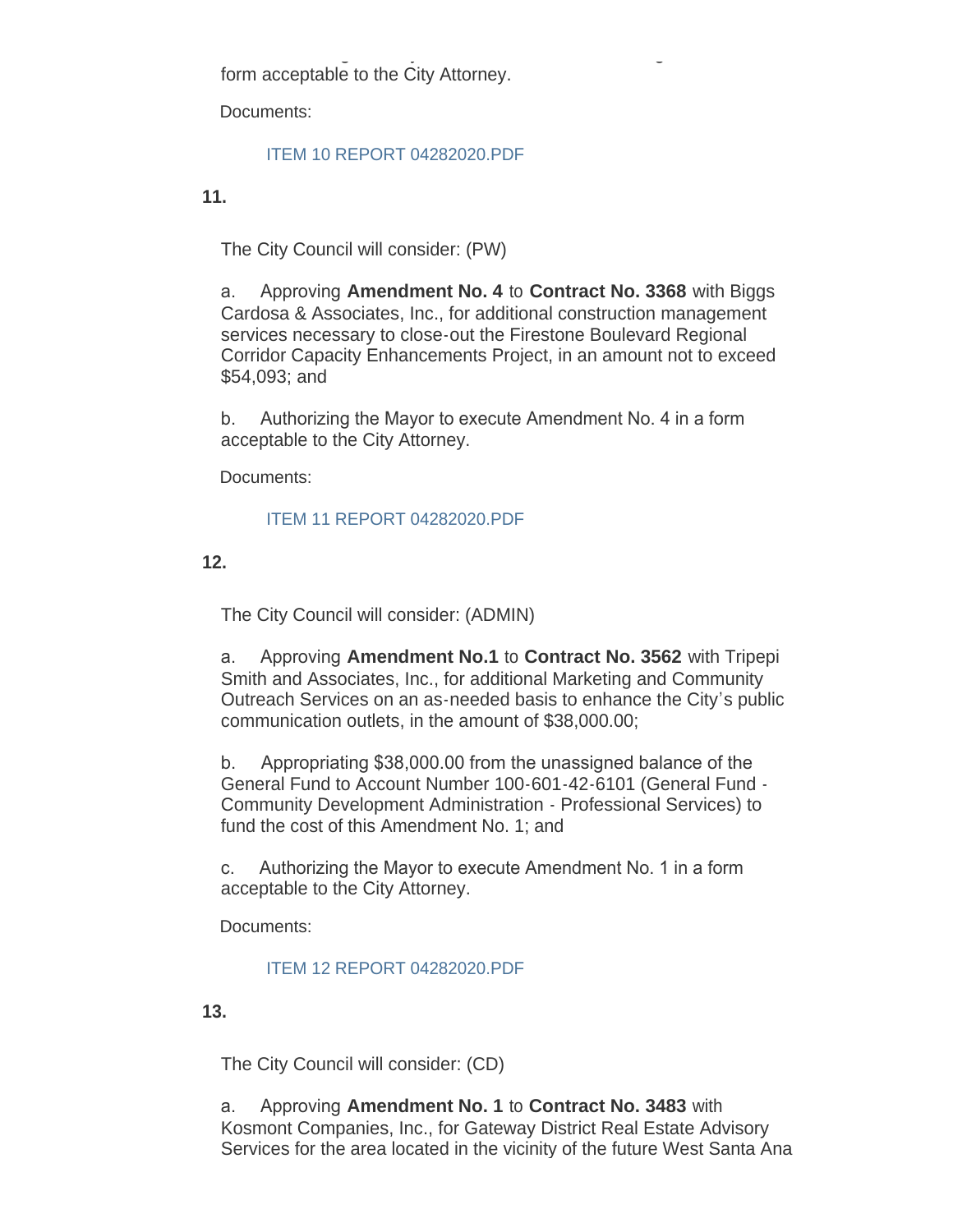Services for the area located in the vicinity of the future West Santa Ana Branch light rail station at Firestone Boulevard and Atlantic Avenue, in the amount not to exceed \$20,000.00;

b. Appropriating \$20,000.00 from the unassigned General Fund balance to account number 100-603-41-6101 (General Fund-Community Development-Planning-Professional Services) to fund the Amendment No. 1 to Contract No. 3483; and

c. Authorizing the Mayor to execute Amendment No. 1 in a form acceptable to the City Attorney.

Documents:

#### [ITEM 13 REPORT 04282020.PDF](http://cityofsouthgate.org/AgendaCenter/ViewFile/Item/8847?fileID=24012)

**14.** 

The City Council will consider: (CD)

a. Approving **Amendment No. 1** to **Contract No. 3407** with Avant-Garde, Inc., for as needed administrative services for the CDBG and HOME Programs in an amount not to exceed \$110,000;

b. Appropriating \$60,000 from the unassigned General Fund balance to account number 100- 601-42-6101 (Professional Services) to fund the unbudgeted amount for the Amendment No. 1; and

c. Appropriating \$50,000 from unassigned CDBG-CV administrative funds to account number 243-607-43-6101 (Professional Services) for additional administrative services related to the COVTD-19 pandemic;

d. Authorizing the Mayor to execute Amendment No. 1 in a form acceptable to the City Attorney.

Documents:

#### [ITEM 14 REPORT 04282020.PDF](http://cityofsouthgate.org/AgendaCenter/ViewFile/Item/8855?fileID=24022)

**15.**

The City Council will consider: (PARKS)

a. Approving Purchase Order with Miracle Recreation Equipment Company for the purchase and renovation of the post and deck playground equipment located at Cesar Chavez Park in the amount of \$150,000, which includes \$144,449 for equipment and installation and \$5,551 for grounding;

b. Authorizing the City's Purchasing Division to issue a Purchase Order for this project in accordance with the City's purchasing ordinance and policies; and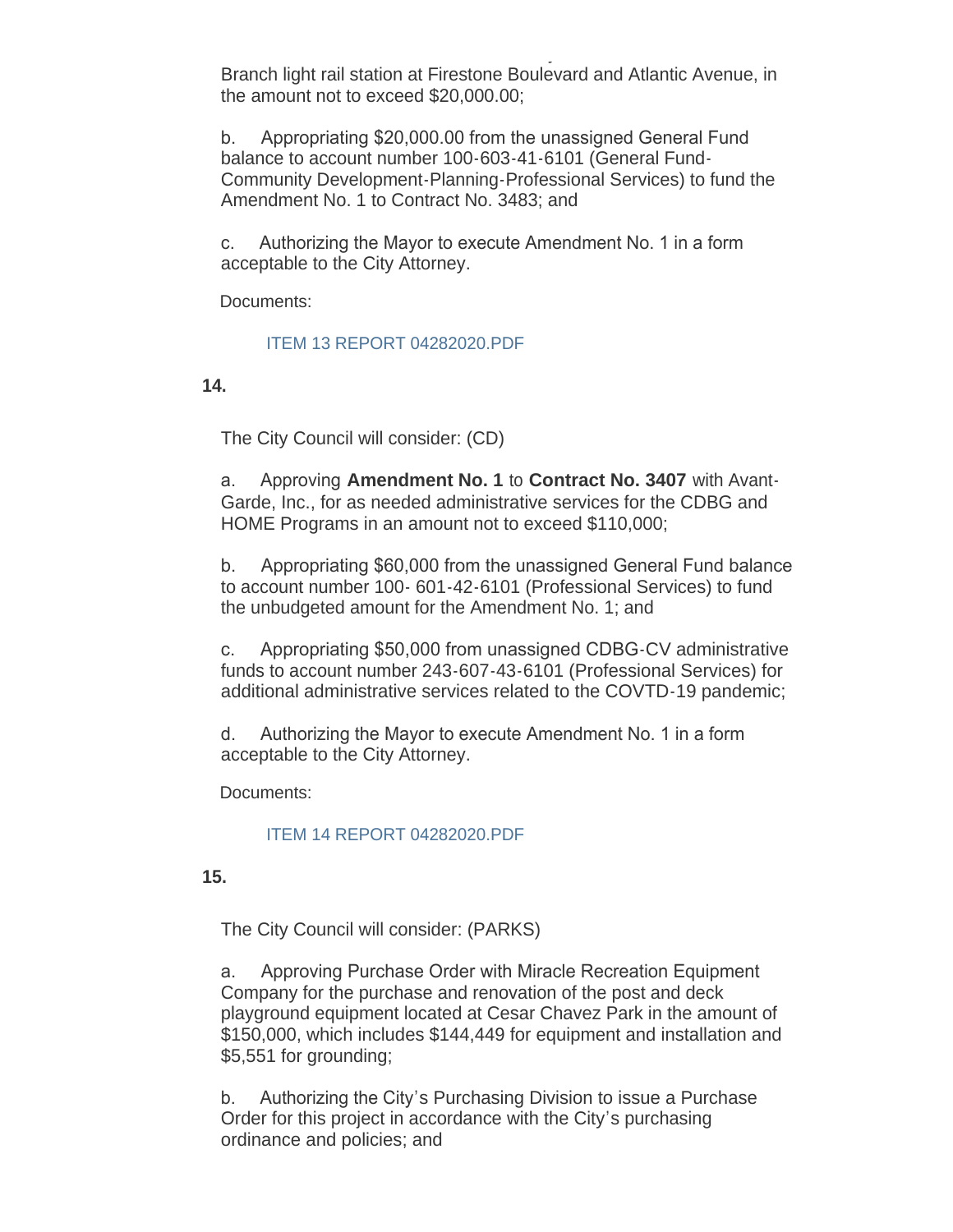c. Authorizing the Interim Director of Parks & Recreation to execute any additional documents as may be required to properly implement and manage this purchase and installation.

Documents:

#### [ITEM 15 REPORT 04282020.PDF](http://cityofsouthgate.org/AgendaCenter/ViewFile/Item/8852?fileID=24019)

**16.**

The City Council will consider: (CLERK)

a. Approving the Continued Regular Meeting minutes of April 14, 2020; and

b. Approving the Special Meeting minutes of April 15, 2020.

Documents:

#### [ITEM 16 REPORT 04282020.PDF](http://cityofsouthgate.org/AgendaCenter/ViewFile/Item/8844?fileID=24010)

### **Reports, Recommendations And Requests X.**

#### **17.**

The City Council will consider: (ADMIN SVCS)

a. Ratifying the Warrants for April 14, 2020; and

| <b>Total of Checks</b>                | \$2,621,526.06    |
|---------------------------------------|-------------------|
| Less: Voids                           | $(S \t 7,538.55)$ |
| <b>Less: Total Payroll Deductions</b> | (\$1,042777.06)   |
| <b>Grand Total</b>                    | \$1,571,210.45    |

Cancellations: 87314, 87341, 87350, 87368, 87422

b. Approving the Warrants and Cancellations for April 28, 2020.

| <b>Total of Checks</b>                | \$2,586,036.59      |
|---------------------------------------|---------------------|
| Less: Voids                           | 2,475.00)<br>$(S -$ |
| <b>Less: Total Payroll Deductions</b> | (\$298,459.66)      |
| <b>Grand Total</b>                    | \$2,285,101.93      |

Cancellations: 87181, 87256, 87388

Documents:

[ITEM 17A REPORT 04282020.PDF](http://cityofsouthgate.org/AgendaCenter/ViewFile/Item/8845?fileID=24013) [ITEM 17B REPORT 04282020.PDF](http://cityofsouthgate.org/AgendaCenter/ViewFile/Item/8845?fileID=24014)

### **Adjournment XI.**